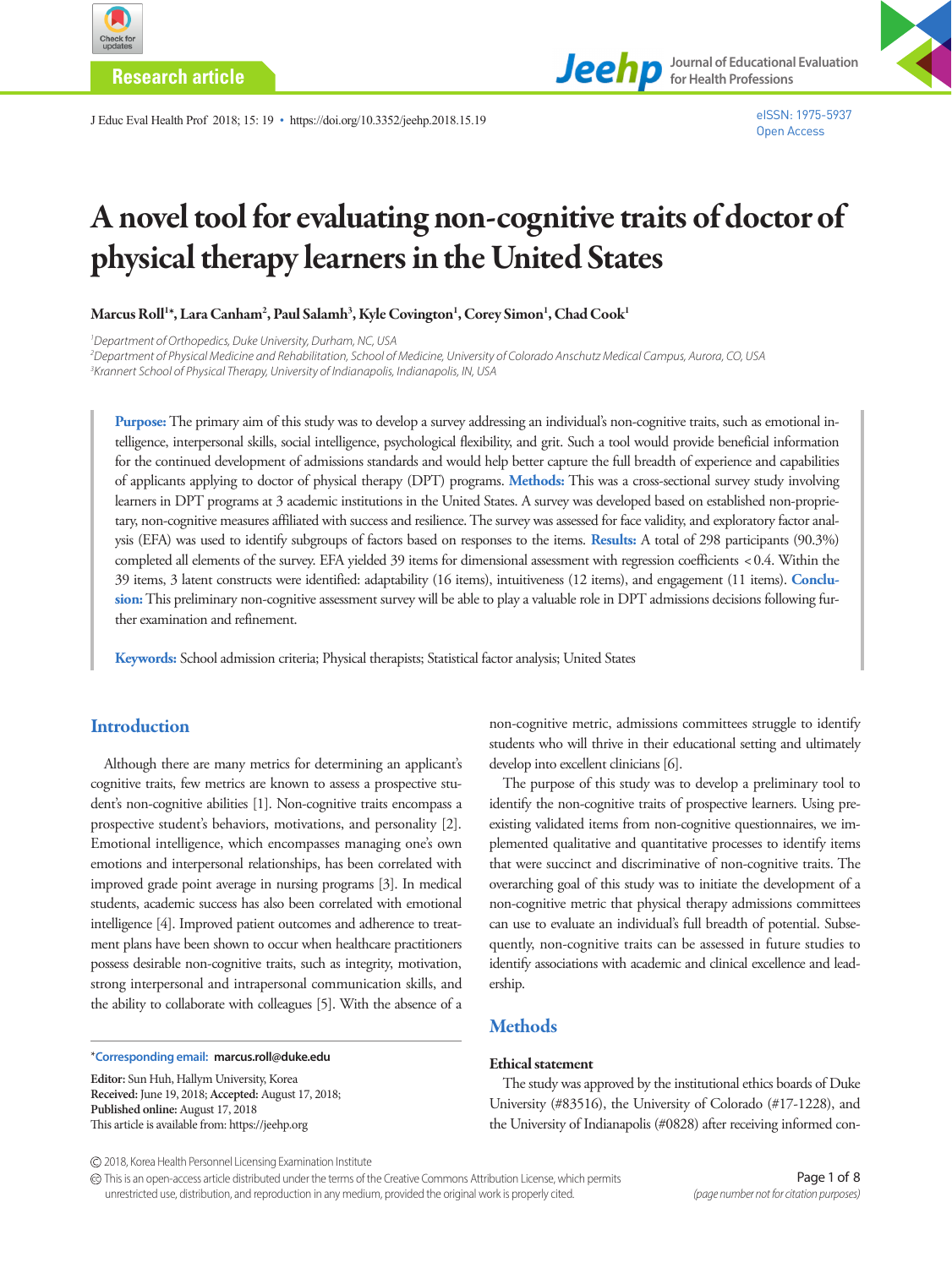sent from the subjects.

#### Study design

This was a cross-sectional survey study involving doctor of physical therapy (DPT) programs at 3 academic institutions.

#### Instrument development

Two researchers (CS and CC) performed a literature search to identify key non-proprietary, non-cognitive measures associated with success and resilience. The intent was to include a wide range of standardized non-cognitive measurement sources that reflected emotional intelligence, interpersonal skills, social intelligence, resilience, psychological flexibility, and/or grit. Questionnaires that were well represented in the literature and targeted specific constructs were sought out. The following 6 questionnaires were identified: (1) the Schutte Self Report Emotional Intelligence Test [7], (2) the Interpersonal Reactivity Index (IRI) [8], (3) the Intolerance of Uncertainty Scale (IUS) [9], (4) Measuring Social Intelligence (MSI) [10], (5) the Psychological Flexibility Questionnaire [11], and (6) the Short Grit Scale (Grit-S) [12].

The Schutte Self Report Emotional Intelligence Test is a 33-item measure of emotional intelligence based on the work of Salovey and Mayer's emotional intelligence model [13] and then refined by Schutte et al. [7] in 1998. The test requires respondents to determine how much each statement describes them, utilizing a 5-point Likert scale ranging from 5 (strongly agree) to 1 (strongly disagree). Higher response scores correspond to higher emotional intelligence, and individuals with higher emotional intelligence have shown better abilities to manage stress in both academic and clinical settings [14]. The test demonstrated a high internal consistency among college students (Cronbach alpha= 0.87) [7]. Validation studies have demonstrated correlations with the theoretical constructs of alexithymia, attention to feelings, clarity of feelings, mood repair, optimism, and impulse control. The scale has also been demonstrated to predict the grades of first-year collegiate students, despite not assessing cognitive ability [7].

The IRI is a 28-item measure of empathy. Empathy is a foundational trait for healthcare practitioners to develop meaningful relationships with their patients, and it should be assessed and cultivated in healthcare professionals [15,16]. The IRI uses a 5-point scale ranging from 4 (describes me very well) to 0 (does not describe me well). There are 4 subscales within the IRI that address both cognitive and non-cognitive components of empathy. The 4 scales include: (1) perspective taking, (2) empathic concern, (3) fantasy, and (4) personal distress. The IRI has demonstrated moderate levels of internal consistency for females (Cronbach alpha= 0.70–0.78) and males (Cronbach alpha= 0.75–0.78) [16].

The IUS is a scale consisting of 27 items that revolve around the idea that "uncertainty is unacceptable, reflects badly on a person, and leads to frustration, stress, and the inability to take action" [9]. The IUS items are scored using a 5-point Likert scale describing statements as ranging from 5 (entirely characteristic of me) to 1 (not at all characteristic of me). Both the initial IUS version in French by Freeston and colleagues in 1994 and an English translation by Buhr and Dugas [9] in 2002 demonstrated excellent internal consistency (Cronbach alpha=  $0.94$ ) and good test-retest reliability ( $r = 0.74$ ). Tolerance of uncertainty is essential in healthcare professions and has been linked to leadership potential in physicians [17], how clinicians make decisions with their patients, and how providers exchange information to build therapeutic relationships [18]. Conversely, higher intolerance of uncertainty in physicians has been associated with increased charges for services [19] and medical students with a higher intolerance of uncertainty avoid working with underserved populations [20].

The MSI scale contains 21 items, and respondents utilize a 5-point scale ranging from 4 (very often) to 0 (never) in descriptions of social scenarios. Three constructs are included in the MSI scale: (1) manipulation, (2) empathy, and (3) social irritability. It is thought that social intelligence and emotional intelligence are very closely related [21]. Social intelligence includes how one perceives and expresses emotion in new situations, both interpersonally and intrapersonally [10]. Social intelligence is also linked with the development of goals and motivation [10]. Interdisciplinary teamwork is essential for competent patient care [22]. Effective teams contain individuals who are respectful, active listeners, and seek the knowledge of teammates [23]. These necessary behaviors and attitudes that drive successful teams can be improved during education and are a significant part of healthcare educational curricula [22,23].

The Psychological Flexibility Questionnaire is a 20-item scale that measures 5 factors: (1) positive perception of change, (2) characterization of self as flexible, (3) self-characterization as open and innovative, (4) a perception of reality as dynamic and changing, and (5) a perception of reality as multifaceted [11]. The questionnaire uses a 5-point Likert scale ranging from 6 (very much) to 1 (not at all) to determine the degree to which a respondent is characterized by each statement. The questionnaire has demonstrated high reliability (Cronbach alpha= 0.918). Individuals with high psychological flexibility have demonstrated a greater ability to work towards goals in stressful environments and a lower risk of burnout [24].

The Grit-S is an 8-item scale designed to measure "perseverance and passion toward long-term goals" [25]. The Grit-S was based on original work by Duckworth et al. [25] in 2007 and then refined to its current form in 2009 by Duckworth and Quinn [12]. Items are scored on a 5-point scale ranging from 5 (very much like me) to 1 (not at all like me). Grit and resilience have received prominent attention in health education research [26]. Grit has been associated with success in both academic and professional environments [25]. The scale has also demonstrated high internal consistency and predictive validity [12,25].

The 6 identified questionnaires were obtained and each item was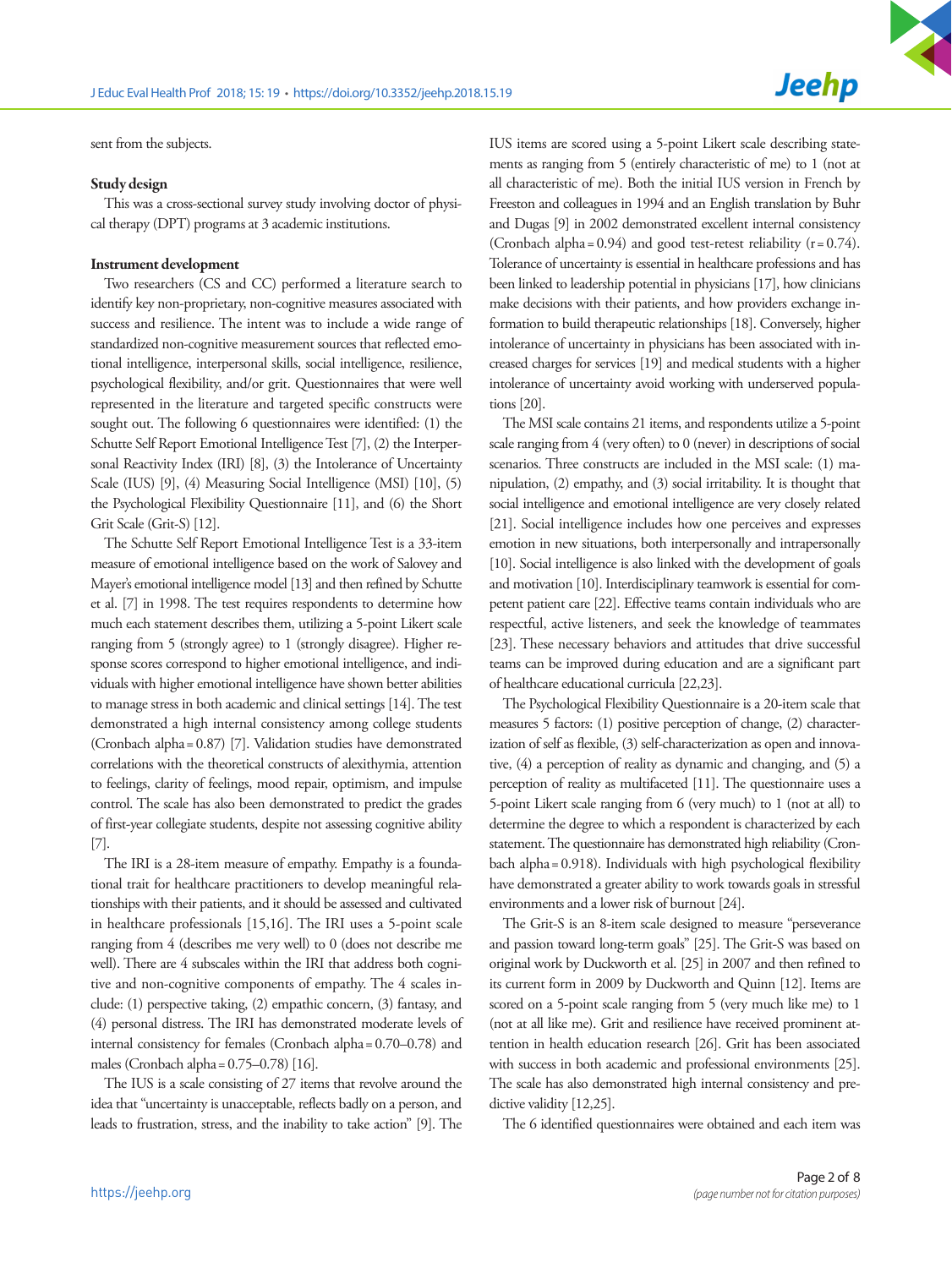transposed to a document and de-identified. The face validity of the survey was assessed by 2 researchers (CS and CC) through blindedrater agreement, and individual scale items were excluded based on: (1) the ease of determining the desired response of the question, (2) grammar and ease of understanding the items, and (3) the potential ceiling and floor effects of the question. In short, the researchers were concerned that the directionality of many of the items would allow individuals to "game" the questions and answer in a way that they thought they should, rather than based on how they felt. The agreement for the initial removal process was 75.0%. After consensus, 75 items were removed from the original 143 items, leaving a total of 68 items for dimensional analysis.

#### Participants

The survey was sent to students in the first- and second-year DPT programs at 3 institutions: Duke University Doctor of Physical Therapy Program, University of Colorado Doctor of Physical Therapy Program, and University of Indianapolis Krannert School of Physical Therapy. Duke University is a private university in Durham, North Carolina with a Carnegie classification of a doctoral university: highest research activity. The University of Colorado is a public university in Aurora, Colorado with a Carnegie classification of a doctoral university: highest research activity. The University of Indianapolis is a private university in Indianapolis, Indiana with a Carnegie classification of master's colleges and universities: larger program.

The partnership of the institutions in this study revolved primarily around an interest in improving admissions processes. Ideally, researchers wanted to capture survey results from a wide range of students in diverse geographic locations and at both public and private institutions. Descriptive statistics for the cohorts were shared, including age at time of application, year in the DPT program, and sex (Table 1). These were the only descriptive statistics shared among institutions. Each institution maintained additional identifiable information for their respective cohorts.

#### Administration of the instrument

All surveys were administered through Qualtrics software (Qualtrics, Provo, UT, USA). Each institution used the Qualtrics email function to maintain identified data for the survey respondents.

| Table 1. Demographic information of the respondents and response rate |
|-----------------------------------------------------------------------|
|                                                                       |

The survey was first presented to the Duke University cohorts. Researchers oriented the first- and second-year students to the purpose of the survey, and it was stressed that the survey would have no repercussions on academic standing or other adverse effects. The survey was formulated and sent to the first- and second-year classes at Duke University on March 21, 2017. A follow-up reminder email was sent on March 27, 2017 to students who had not completed the survey. The survey closed on April 1, 2017, with 144 of a possible 154 respondents, for a response rate of 93.5%.

The University of Colorado and University of Indianapolis followed a similar procedure of survey administration as Duke University. The University of Colorado cohorts received an initial letter discussing the non-cognitive survey on May 8, 2017, and the survey opened on May 9, 2017. Students received a reminder email on May 15, 2017, and the survey closed on May 27, 2017. The University of Colorado cohorts had 115 of a possible 136 respondents, for a response rate of 84.6%. Similarly, the University of Indianapolis cohorts received the initial survey on June 8, 2017, with reminders for completion on June 15 and 26, 2017. The University of Indianapolis cohorts had 71 of a possible 83 respondents, for a response rate of 85.5%.

#### Data extraction

Qualtrics provided raw identified data in Excel format for each institution. De-identified data were shared at a central location (Duke University) and the data were compiled into a common IBM SPSS ver. 24.0 file (IBM Corp., Armonk, NY, USA).

#### Missing values

Initially, 330 surveys were initiated, of which 298 were completed. Complete item data were present in 98.6% of the data. In total, 90.3% of surveys contained complete data. Since there were few missing values, SPSS was instructed to 'skip' the missing values.

#### Data analyses

SPSS software was used for all analyses (IBM Corp., Armonk, NY, USA). The alpha level was set at  $P = 0.05$  for statistical significance for all analyses. Exploratory factor analysis (EFA) was used to identify subgroups of factors based on responses to the non-cognitive

| Cohorts                                         | Total# | # Respondents | % Response | Male | Female | % Female | Average age (yr) |
|-------------------------------------------------|--------|---------------|------------|------|--------|----------|------------------|
| University of Colorado (second-year cohort)     | 70     | 53            | 76         | 14   | 56     | 80.00    | 24               |
| University of Colorado (first-year cohort)      | 66     | 62            | 94         | 16   | 50     | 75.80    | 24               |
| Duke University (second-year cohort)            | 74     |               | 97         | 24   | 50     | 67.60    | 23               |
| Duke University (first-year cohort)             | 80     | 77            | 90         | 25   | 55     | 68.80    | 22               |
| University of Indianapolis (second-year cohort) | 40     | 32            | 80         | 16   | 24     | 60.00    | 22               |
| University of Indianapolis (first -year cohort) | 43     | 39            | 91         | 9    | 34     | 79.10    | 22               |
| Total                                           | 373    | 330           | 88         | 104  | 269    | 72 1     |                  |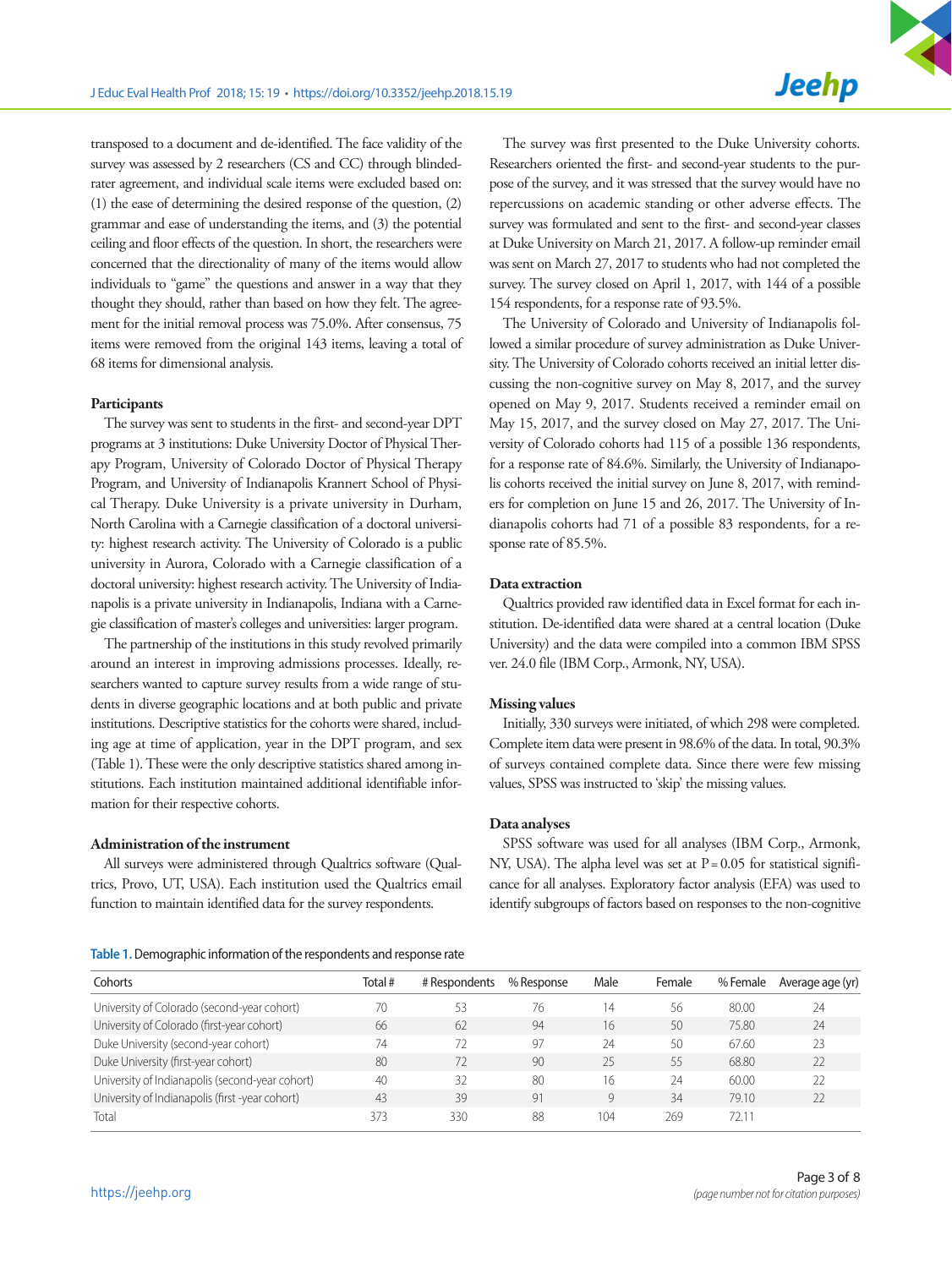| Table 2. Survey items and dimensions                                                                      |                                                 |                             |                              |                           |
|-----------------------------------------------------------------------------------------------------------|-------------------------------------------------|-----------------------------|------------------------------|---------------------------|
| Survey statements                                                                                         | Scale                                           | Adaptability<br>coefficient | Intuitiveness<br>coefficient | Engagement<br>coefficient |
| Uncertainty makes life intolerable.                                                                       | ntolerance of Uncertainty Scale                 | 0.541                       |                              |                           |
| It's unfair not having any guarantees in life.                                                            | ntolerance of Uncertainty Scale                 | 0.553                       |                              |                           |
| tomorrow<br>My mind can't be relaxed if I don't know what will happen                                     | ntolerance of Uncertainty Scale                 | 0.702                       |                              |                           |
| It frustrates me not having all the information I need.                                                   | ntolerance of Uncertainty Scale                 | 0.665                       |                              |                           |
| One should always look ahead so as to avoid surprises.                                                    | ntolerance of Uncertainty Scale                 | 0.520                       |                              |                           |
| A small unforeseen event can spoil everything, even with the best of planning.                            | ntolerance of Uncertainty Scale                 | 0.593                       |                              |                           |
| When I am uncertain, I can't go forward.                                                                  | ntolerance of Uncertainty Scale                 | 0.664                       |                              |                           |
| When I am uncertain I can't function very well.                                                           | Intolerance of Uncertainty Scale                | 0.681                       |                              |                           |
| lalways want to know what the future has in store for me.                                                 | Intolerance of Uncertainty Scale                | 0.625                       |                              |                           |
| I should be able to organize everything in advance.                                                       | ntolerance of Uncertainty Scale                 | 0.574                       |                              |                           |
| Being uncertain means that I lack confidence.                                                             | Intolerance of Uncertainty Scale                | 0.602                       |                              |                           |
| I think it's unfair that other people seem sure about their future.                                       | ntolerance of Uncertainty Scale                 | 0.463                       |                              |                           |
| The ambiguities in life stress me.                                                                        | ntolerance of Uncertainty Scale                 | 0.687                       |                              |                           |
| I can't stand being undecided about my future.                                                            | ntolerance of Uncertainty Scale                 | 0.666                       |                              |                           |
| I am open to experiencing the different and the exceptional.                                              | Psychological Flexibility Questionnaire         | $-0.465$                    |                              |                           |
| At times I can make significant decisions, based on my need to change.                                    | Psychological Flexibility Questionnaire         | $-0.446$                    |                              |                           |
| I know when to speak about my personal problems to others.                                                | Schutte Self Report Emotional Intelligence Test |                             | 0.436                        |                           |
| I am aware of my emotions as I experience them.                                                           | Schutte Self Report Emotional Intelligence Test |                             | 0.410                        |                           |
| By looking at their facial expressions, I recognize the emotions people are experiencing                  | Schutte Self Report Emotional Intelligence Test |                             | 0.588                        |                           |
| I am aware of the non-verbal messages other people send.                                                  | Schutte Self Report Emotional Intelligence Test |                             | 0.607                        |                           |
| I know what other people are feeling just by looking at them.                                             | Schutte Self Report Emotional Intelligence Test |                             | 0.546                        |                           |
| their voice.<br>I can tell how people are feeling by listening to the tone of                             | Schutte Self Report Emotional Intelligence Test |                             | 0.519                        |                           |
| It is difficult for me to understand why people feel the way they do.                                     | Schutte Self Report Emotional Intelligence Test |                             | $-0.440$                     |                           |
| am able to recognize the wishes of others.                                                                | Measuring Social Intelligence                   |                             | 0.482                        |                           |
| I know how to act in accordance with the feelings of others.                                              | Measuring Social Intelligence                   |                             | 0.530                        |                           |
| I am able to guess the feelings of others even when they do not want to show them.                        | Measuring Social Intelligence                   |                             | 0.539                        |                           |
| In contact with other people I can recognize their intention                                              | Measuring Social Intelligence                   |                             | 0.450                        |                           |
| I have been obsessed with a certain idea or project for a short time but later lost interest.             | Short Grit Scale                                |                             | 0.405                        |                           |
| I really get involved with the feelings of the characters in a novel.                                     | Interpersonal Reactivity Index                  |                             |                              | 0.585                     |
| lam usually objective when I watch a movie or play, and I don't often get completely caught up in it.     | Interpersonal Reactivity Index                  |                             |                              | $-0.405$                  |
| Itry to look at everybody's side of a disagreement before I make a decision.                              | Interpersonal Reactivity Index                  |                             |                              | 0.419                     |
| Becoming extremely involved in a good book or movie is somewhat rare for me.                              | Interpersonal Reactivity Index                  |                             |                              | $-0.429$                  |
| After seeing a play or movie, I have felt as though I were one of the characters.                         | nterpersonal Reactivity Index                   |                             |                              | 0.602                     |
| to look at them both.<br>I believe that there are two sides to every question and try                     | nterpersonal Reactivity Index                   |                             |                              | 0.550                     |
| the place of a leading character.<br>When I watch a good movie, I can very easily put myself in           | Interpersonal Reactivity Index                  |                             |                              | 0.611                     |
| When I'm upset at someone, I usually try to 'put myself in his shoes' for a while.                        | Interpersonal Reactivity Index                  |                             |                              | 0.422                     |
| how I would feel if the events in the story<br>When I am reading an interesting story or novel, I imagine | Interpersonal Reactivity Index                  |                             |                              | 0.617                     |
| were happening to me.                                                                                     | Psychological Flexibility Questionnaire         |                             |                              | 0.445                     |
| There are usually many possible ways to do things.                                                        |                                                 |                             |                              |                           |
| Reality has many different aspects.                                                                       | Psychological Flexibility Questionnaire         |                             |                              | 0.437                     |



**Jeehp**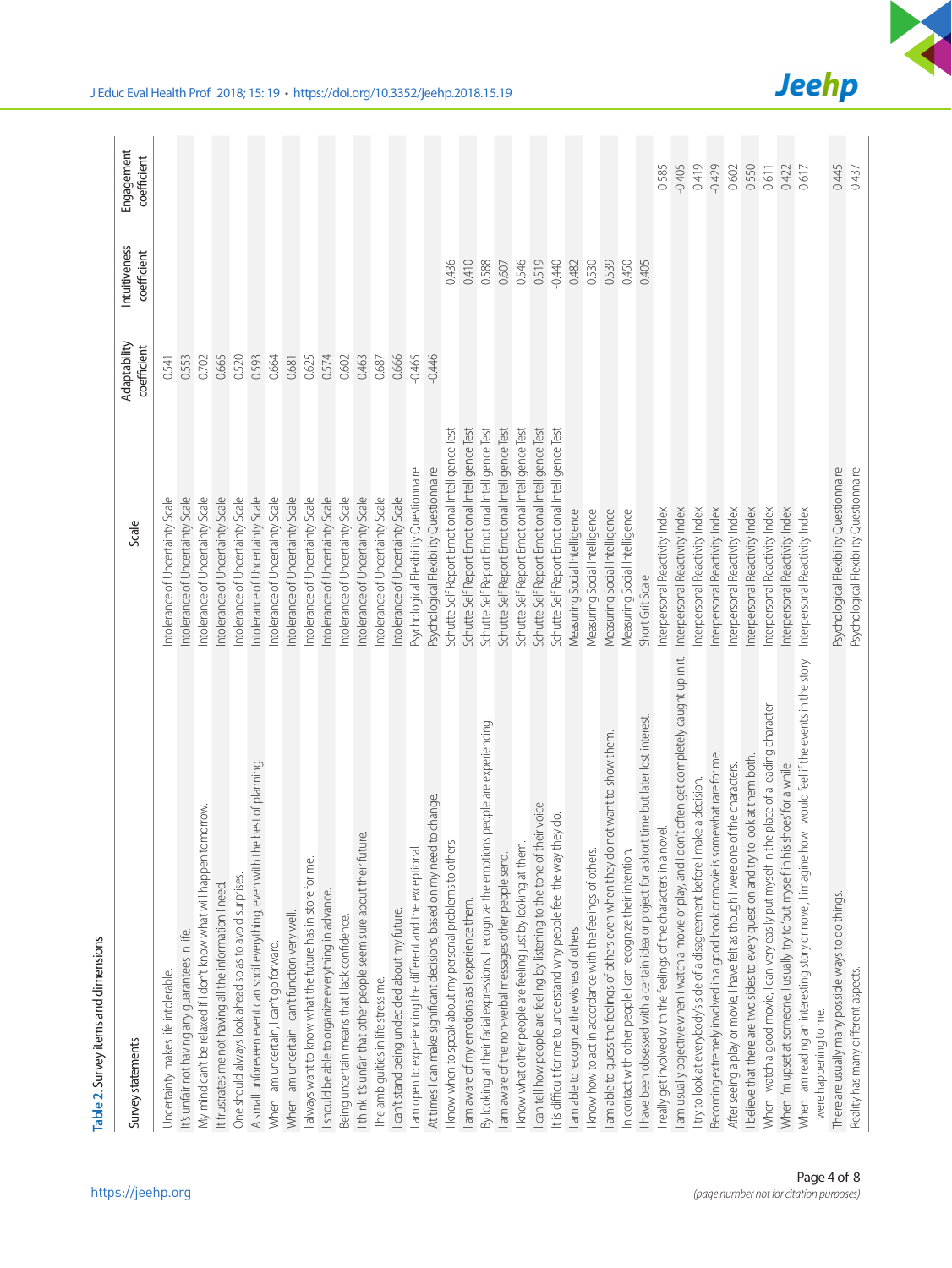items. For EFA to be appropriate, the following 2 conditions are necessary: (1) a proper sample size and (2) appropriateness of use. Although no consensus exists on the appropriate sample size for factor analysis, our sample of 298 was deemed to be near the threshold of a 'good' power estimate [27].

Sample adequacy was assessed via an anti-image correlation matrix, with factors less than 0.5 being excluded from the analysis. Sample adequacy was also assessed through the Kaiser-Meyer-Olkin (KMO) statistic, which is the proportion of variable variance caused by underlying factors. A KMO statistic above 0.50 was deemed acceptable for this analysis [28]. The Bartlett test of sphericity confirmed that the correlation matrix was suitable for structure detection.

Factor selection was determined based on an eigenvalue greater than 1 occurring prior to the inflexion point on a scree plot [29], which has been deemed an appropriate method of factor selection for sample sizes greater than 200 [30]. Once the variables were extracted, and after several iterations were run involving different rotation analyses, factor detection was enhanced using orthogonal (varimax) rotation [31]. Varimax rotation was selected because qualitatively, its results provided the most logical combination of groups. A variable was considered as a defining part of a factor if the factor regression coefficient was greater than or equal to 0.4 [28]. Once common indices were identified, the research team then labeled each item based on the commonality of a latent construct.

### **Results**

Initiated surveys were captured from 88.5% of the possible respondents, with a total of 330 students, of whom 144 (43.6%) were from Duke University, 115 (34.8%) were from the University of Colorado, and 71 respondents (21.5%) were from the University of Indianapolis. One hundred seventy-three (52.4%) respondents were first-year students and 157 (47.6%) were second-year students. Of the total respondents, 298 (90.3%) completed all elements of the survey. Raw data are available from Supplement 1.

Anti-image correlation resulted in 0 factors being removed, and the KMO statistic of 0.804 confirmed sample adequacy. The Bartlett test (8,196.245,  $P \le 0.01$ ) confirmed the suitability of structure detection. During the EFA phase, a total of 29 items were removed because each had a regression coefficient < 0.4, leaving 39 items for dimensional assessment.

The remaining 39 items loaded on 3 axes (Table 2). These 3 axes included the latent constructs of adaptability (16 items), intuitiveness (12 items), and engagement (11 items). The adaptability construct included items from the IUS and the Psychological Flexibility Questionnaire. The intuitiveness construct included items from the Schutte Self Report Emotional Intelligence Test, the MSI scale, and the Grit-S. The engagement construct included items from the IRI and the Psychological Flexibility Questionnaire.

# **Discussion**

Among first- and second-year DPT students in 3 different programs, we administered items representing multiple non-cognitive constructs (e.g., emotional intelligence, resilience). In doing so, we identified the following three domains: adaptability, intuitiveness, and engagement. The survey questions in the adaptability domain address how well an individual deals with uncertainty. Example statements in the domain include, "When I am uncertain I can't function very well" and "I am open to experiencing the different and the exceptional." An individual's empathy, emotional intelligence, and ability to be open-minded can be explored within the intuitiveness domain. Example statements in this domain include, "I am aware of my emotions as I experience them" and "I am able to recognize the wishes of others." Finally, the engagement domain encompasses one's ability to show commitment to interpersonal interactions. Example statements from this domain include, "I believe that there are two sides to every question and try to look at them" and "There are usually many possible ways to do things." These 3 domains represent desirable traits of learners and health care professionals and correspond well to pre-existing personality constructs associated with academic success, such as openness, agreeableness, extraversion, and emotional intelligence [32]. Some of the items removed during EFA involved subscales analyzing happy emotions, social irritability, and use of manipulation in social settings. These subscales could be considered to be at the extremes of non-cognitive traits, which might have been why they did not fit into the dimensional assessment. The 3 domains identified in this preliminary instrument may be ideal for consideration in the admissions process, as well as in future studies of academic and professional success.

DPT programs are training the professional physical therapist workforce. Non-cognitive assessments have shown great value in workforce development, and it has been argued that non-cognitive skills are more valuable to employers than cognitive abilities in predicting job performance [33]. Professionalism is essential for having successful, positive interactions in clinical settings, and professionalism training in DPT curricula requires the investment of significant cost and effort [34,35]. Admissions committees should target individuals who have the ability to flourish in clinical practice and be successful as members of the physical therapy workforce. Accepted students will hopefully be individuals who work well on teams, develop strong therapeutic alliances with their patients, and seek leadership positions, but also have academic success, meet their goals, and enjoy their careers long-term.

In an attempt to better identify the desired traits of prospective students, many health professions have initiated a holistic review process. Holistic admissions reviews are an individualized process that aims to capture an applicant's full breadth of potential. Such reviews continue to weigh a prospective student's cognitive metrics, but have also increasingly focused on applicants' experiences and at-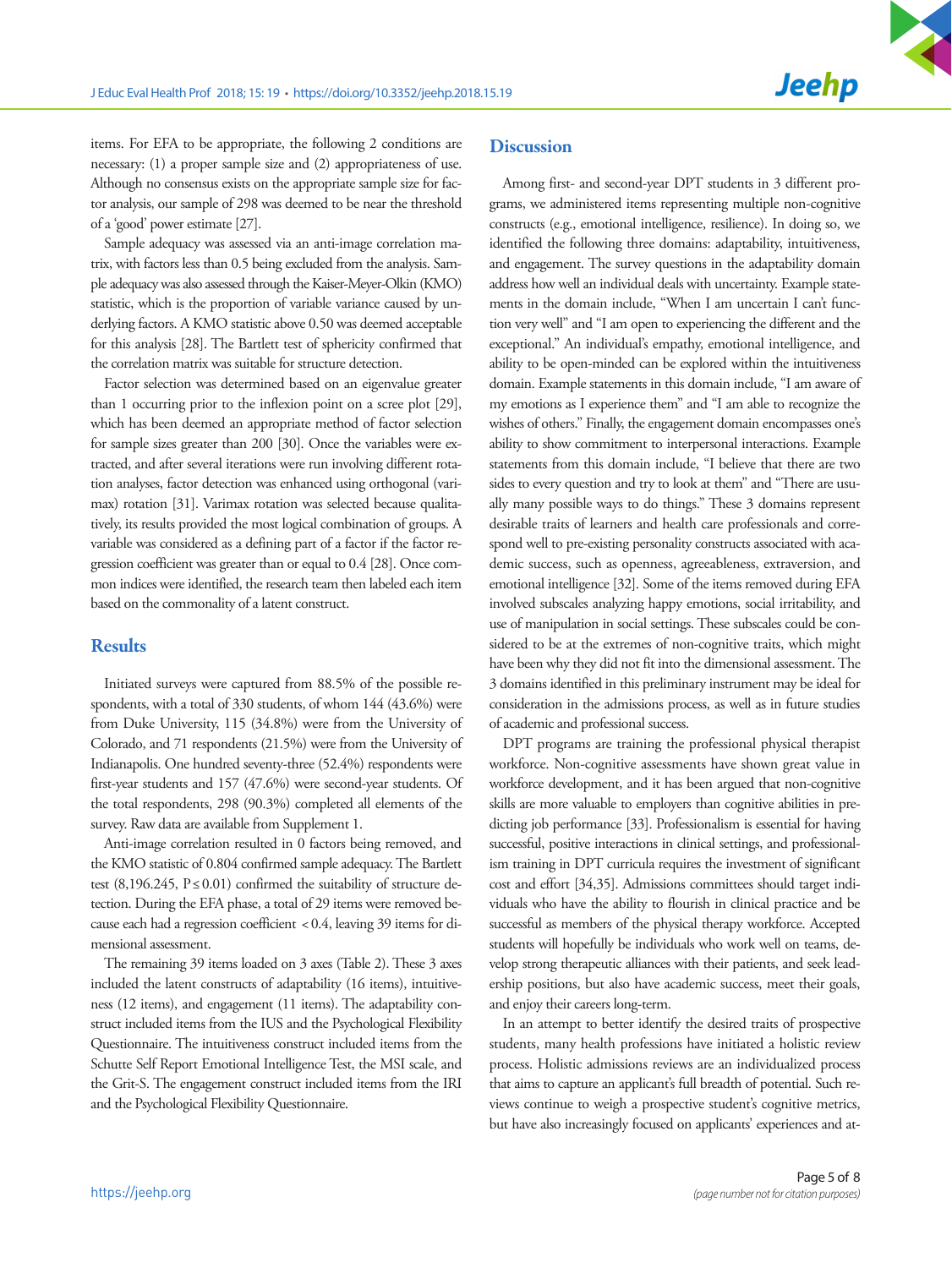tributes to build a more diverse and collaborative workforce. Holistic review processes have been implemented across the health professions of medicine, dentistry, nursing, and physical therapy [36,37,38]. It has been argued that personality traits should be used to predict academic success in higher education [39]. However, the desired traits can be difficult to identify due to a lack of standardized metrics.

The 39 items included in our preliminary survey had strong construct validity, dimensionality, and content validity. Our initial removal phase was designed to improve face validity. However, for there to be value in this tool, our next steps going forward will require assessment of concurrent validity with academic performance, National Physical Therapy Exam (NPTE) pass rates, and institutionspecific alumni milestones. This instrument will require continued evolution as DPT programs examine survey results. The researchers at each institution in this study plan to compare respondents' completed survey findings with their future academic success in both the didactic and clinical portions of the curriculum. The survey results will also be compared with the pass rate on the NPTE and programspecific alumni milestones. The potential use of this tool for admissions decisions has yet to be established. Furthermore, our sample included current DPT students who had already matriculated into a program. Neissen et al. suggested that individuals may respond differently to questionnaires when high-stakes scenarios such as graduate school admissions are involved [40]. There are also inherent difficulties with self-reported measures, as individuals may not answer surveys honestly as they try to determine the desired responses. Furthermore, if such a survey were to be used in admissions decisions, there is the potential that prospective students may seek coaching to become more attractive candidates.

Each institution has unique priorities for the desired traits of prospective students, and the proposed non-cognitive evaluation tool will hopefully enable programs to improve their ability to identify prospective learners who correspond with their desired traits. This survey could play an important role in addressing non-cognitive traits of prospective learners in a holistic admissions review process. Ideally, traits could be identified that would correlate with academic and clinical success to better identify individuals during the admissions process who reflect the unique characteristics of each program.

ORCID: Marcus Roll: https://orcid.org/0000-0002-0975-6627; Lara Canham: https://orcid.org/0000-0001-8240-265X; Paul Salamh: https://orcid.org/0000-0001-8824-6918; Kyle Covington: https:// orcid.org/0000-0003-4307-1135; Corey Simon: https://orcid.org/ 0000-0002-6121-9511; Chad Cook: https://orcid.org/0000-0001- 8622-8361

# Authors' contributions

Conceptualization: CC. Data curation: MR, LC, PS. Formal analysis: CC, CS. Methodology: CC, CS. Project administration:

MR. Visualization: CC. Writing–original draft: MR. Writing–review & editing: MR, LC, PS, CK, CS, CC.

**Jeehp** 

# Conflict of interest

No potential conflict of interest relevant to this article was reported.

## Funding

None.

## Acknowledgments

None.

#### Supplementary materials

Supplement 1. Data files are available from [https://doi.org/10.7910/](https://doi.org/10.7910/DVN/Y75CP2)  [DVN/Y75CP2](https://doi.org/10.7910/DVN/Y75CP2)

Supplement 2. Abstract recording

# **References**

- 1. Cook C. 20th Pauline Cerasoli lecture: the Sunk Cost Fallacy. J Phys Ther Educ 2017;31:10-14. https://doi.org/10.1097/00001416- 201731030-00005
- 2. Megginson L. Noncognitive constructs in graduate admissions: an integrative review of available instruments. Nurse Educ 2009;34:254- 261. https://doi.org/10.1097/NNE.0b013e3181bc7465
- 3. Sharon D, Grinberg K. Does the level of emotional intelligence affect the degree of success in nursing studies? Nurse Educ Today 2018;64: 21-26. https://doi.org/10.1016/j.nedt.2018.01.030
- 4. Cook CJ, Cook CE, Hilton TN. Does emotional intelligence influence success during medical school admissions and program matriculation?: a systematic review. J Educ Eval Health Prof 2016;13:40. https://doi.org/10.3352/jeehp.2016.13.40
- 5. Koenig TW, Parrish SK, Terregino CA, Williams JP, Dunleavy DM, Volsch JM. Core personal competencies important to entering students' success in medical school: what are they and how could they be assessed early in the admission process? Acad Med 2013;88:603-613. https://doi.org/10.1097/ACM.0b013e31828b3389
- 6. Guffey JS, Farris JW, Aldridge R, Thomas T. An evaluation of the usefulness of noncognitive variables as predictors of scores on the national physical therapy licensing examination. J Allied Health 2002;31:78- 86.
- 7. Schutte NS, Malouff JM, Hall LE, Haggerty DJ, Cooper JT, Golden CJ, Dornheim L. Development and validation of a measure of emotional intelligence. Pers Individ Dif 1998;25:167-177. [https://doi.](https://doi.org/10.1016/S0191-8869(98)00001-4) [org/10.1016/S0191-8869\(98\)00001-4](https://doi.org/10.1016/S0191-8869(98)00001-4)
- 8. Davis MH. A multidimensional approach to individual differences in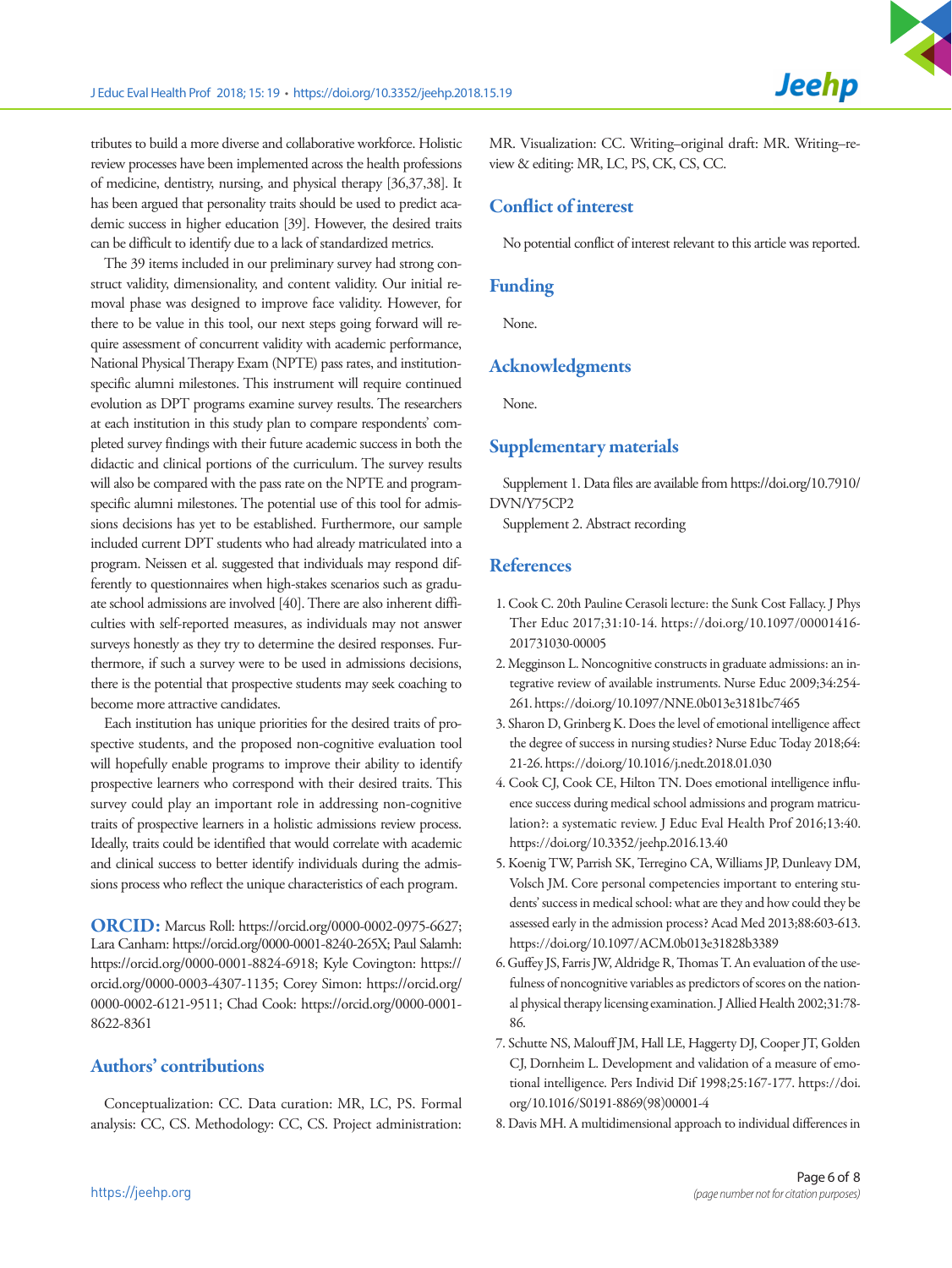empathy. JSAS Cat Sel Doc Psychol 1980;10:85.

- 9. Buhr K, Dugas MJ. The Intolerance of Uncertainty Scale: psychometric properties of the English version. Behav Res Ther 2002;40:931-945. [https://doi.org/10.1016/S0005-7967\(01\)00092-4](https://doi.org/10.1016/S0005-7967(01)00092-4)
- 10. Frankovsky M, Birknerova Z. Measuring social intelligence-the MESI methodology. Asian Soc Sci 2014;10:90-97. [https://doi.org/10.5539/](https://doi.org/10.5539/ass.v10n6p90)  [ass.v10n6p90](https://doi.org/10.5539/ass.v10n6p90)
- 11. Ben-Itzhak S, Bluvstein I, Maor M. The psychological flexibility questionnaire (PFQ): development, reliability and validity. Webmed Cent Psychol 2014;5:WMC004606. https://doi.org/10.9754/journal. wmc.2014.004606
- 12. Duckworth AL, Quinn PD. Development and validation of the short grit scale (grit-s). J Pers Assess 2009;91:166-174. [https://doi.org/10.](https://doi.org/10.1080/00223890802634290)  [1080/00223890802634290](https://doi.org/10.1080/00223890802634290)
- 13. Salovey P, Mayer JD. Emotional intelligence. Imagin Cogn Pers 1990; 9:185-211. https://doi.org/10.2190/dugg-p24e-52wk-6cdg
- 14. Enns A, Eldridge GD, Montgomery C, Gonzalez VM. Perceived stress, coping strategies, and emotional intelligence: a cross-sectional study of university students in helping disciplines. Nurse Educ Today 2018; 68:226-231. https://doi.org/10.1016/j.nedt.2018.06.012
- 15. Hojat M, Mangione S, Kane GC, Gonnella JS. Relationships between scores of the Jefferson Scale of Physician Empathy (JSPE) and the Interpersonal Reactivity Index (IRI). Med Teach 2005;27:625-628. https://doi.org/10.1080/01421590500069744
- 16. Yu J, Kirk M. Evaluation of empathy measurement tools in nursing: systematic review. J Adv Nurs 2009;65:1790-1806. [https://doi.org/](https://doi.org/10.1111/j.1365-2648.2009.05071.x)  [10.1111/j.1365-2648.2009.05071.x](https://doi.org/10.1111/j.1365-2648.2009.05071.x)
- 17. Sherrill WW. Tolerance of ambiguity among MD/MBA students: implications for management potential. J Contin Educ Health Prof 2001;21:117-122. https://doi.org/10.1002/chp.1340210209
- 18. Hillen MA, Gutheil CM, Strout TD, Smets EM, Han PK. Tolerance of uncertainty: conceptual analysis, integrative model, and implications for healthcare. Soc Sci Med 2017;180:62-75. [https://doi.org/10.1016/](https://doi.org/10.1016/j.socscimed.2017.03.024)  [j.socscimed.2017.03.024](https://doi.org/10.1016/j.socscimed.2017.03.024)
- 19. Allison JJ, Kiefe CI, Cook EF, Gerrity MS, Orav EJ, Centor R. The association of physician attitudes about uncertainty and risk taking with resource use in a Medicare HMO. Med Decis Making 1998;18: 320-329. https://doi.org/10.1177/0272989x9801800310
- 20. Wayne S, Dellmore D, Serna L, Jerabek R, Timm C, Kalishman S. The association between intolerance of ambiguity and decline in medical students' attitudes toward the underserved. Acad Med 2011;86: 877-882. https://doi.org/10.1097/ACM.0b013e31821dac01
- 21. Bar-On R. The Bar-On model of emotional-social intelligence (ESI). Psicothema 2006;18 Suppl:13-25.
- 22. Marlow SL, Hughes AM, Sonesh SC, Gregory ME, Lacerenza CN, Benishek LE, Woods AL, Hernandez C, Salas E. A systematic review of team training in health care: ten questions. Jt Comm J Qual Patient Saf 2017;43:197-204. https://doi.org/10.1016/j.jcjq.2016.12.004
- 23. Salas E, Zajac S, Marlow SL. Transforming health care one team at a time: ten observations and the trail ahead. Group Organ Manag 2018;

43:357-381. https://doi.org/10.1177/1059601118756554

- 24. Lloyd J, Bond FW, Flaxman PE. The value of psychological flexibility: examining psychological mechanisms underpinning a cognitive behavioural therapy intervention for burnout. Work Stress 2013;27:181- 199. https://doi.org/10.1080/02678373.2013.782157
- 25. Duckworth AL, Peterson C, Matthews MD, Kelly DR. Grit: perseverance and passion for long-term goals. J Pers Soc Psychol 2007;92: 1087-1101. https://doi.org/10.1037/0022-3514.92.6.1087
- 26. Stoffel JM, Cain J. Review of grit and resilience literature within health professions education. Am J Pharm Educ 2018;82:6150. [https://doi.](https://doi.org/10.5688/ajpe6150) [org/10.5688/ajpe6150](https://doi.org/10.5688/ajpe6150)
- 27. MacCallum RC, Widaman KF, Zhang S, Hong S. Sample size in factor analysis. Psychol Methods 1999;4:84-99. [https://doi.org/10.1037/](https://doi.org/10.1037/1082-989X.4.1.84)  [1082-989X.4.1.84](https://doi.org/10.1037/1082-989X.4.1.84)
- 28. Field A. Discovering statistics: using SPSS for Windows. London: Sage Publications; 2001.
- 29. Cattell RB. The scree test for the number of factors. Multivariate Behav Res 1966;1:245-276. https://doi.org/10.1207/s15327906mbr0102\_10
- 30. Stevens J. Applied multivariate statistics for the social sciences. Mahwah (NJ): Lawrence Erlbaum Associates; 2002.
- 31. Garson GD. Factor analysis. Asheboro (NC): Statistical Associates Publishers; 2013.
- 32. Richardson M, Abraham C, Bond R. Psychological correlates of university students' academic performance: a systematic review and metaanalysis. Psychol Bull 2012;138:353-387. https://doi.org/10.1037/ a0026838
- 33. Connolly C, Gubbins C, Murphy E. Non-cognitive influences on trainee learning within the manufacturing industry. Proceedings of the 2010 IEEE Transforming Engineering Education: Creating Interdisciplinary Skills for Complex Global Environments; 2010 Apr 6-9; Dublin, Ireland. Piscataway (NJ): Institute of Electrical and Electronics Engineers; 2010. p. 1-6. https://doi.org/10.1109/TEE.2010.5508954
- 34. Osadnik CR, Paynter SL, Maloney SR. Re: admission interview scores are associated with clinical performance in an undergraduate physiotherapy course: an observational study. Physiotherapy 2016;102:119- 120. https://doi.org/10.1016/j.physio.2015.02.001
- 35. Hayward LM, Blackmer B. A model for teaching and assessing core values development in doctor of physical therapy students. J Phys Ther Educ 2010;24:16-26. https://doi.org/10.1097/00001416-201007000- 00003
- 36. Wise D, Dominguez J, Kapasi Z, Williams-York B, Moerchen V, Brooks S, Ross LJ. Defining underrepresented minorities and promoting holistic review admission strategies in physical therapist education. J Phys Ther Educ 2017;31:8-13. [https://doi.org/10.1097/jte.00000000000](https://doi.org/10.1097/jte.0000000000000009)  [00009](https://doi.org/10.1097/jte.0000000000000009)
- 37. Glazer G, Clark A, Bankston K, Danek J, Fair M, Michaels J. Holistic admissions in nursing: we can do this. J Prof Nurs 2016;32:306-313. https://doi.org/10.1016/j.profnurs.2016.01.001
- 38. Urban Universities for Health. Holistic admissions in the health professions: findings from a national survey [Internet]. Washington (DC):